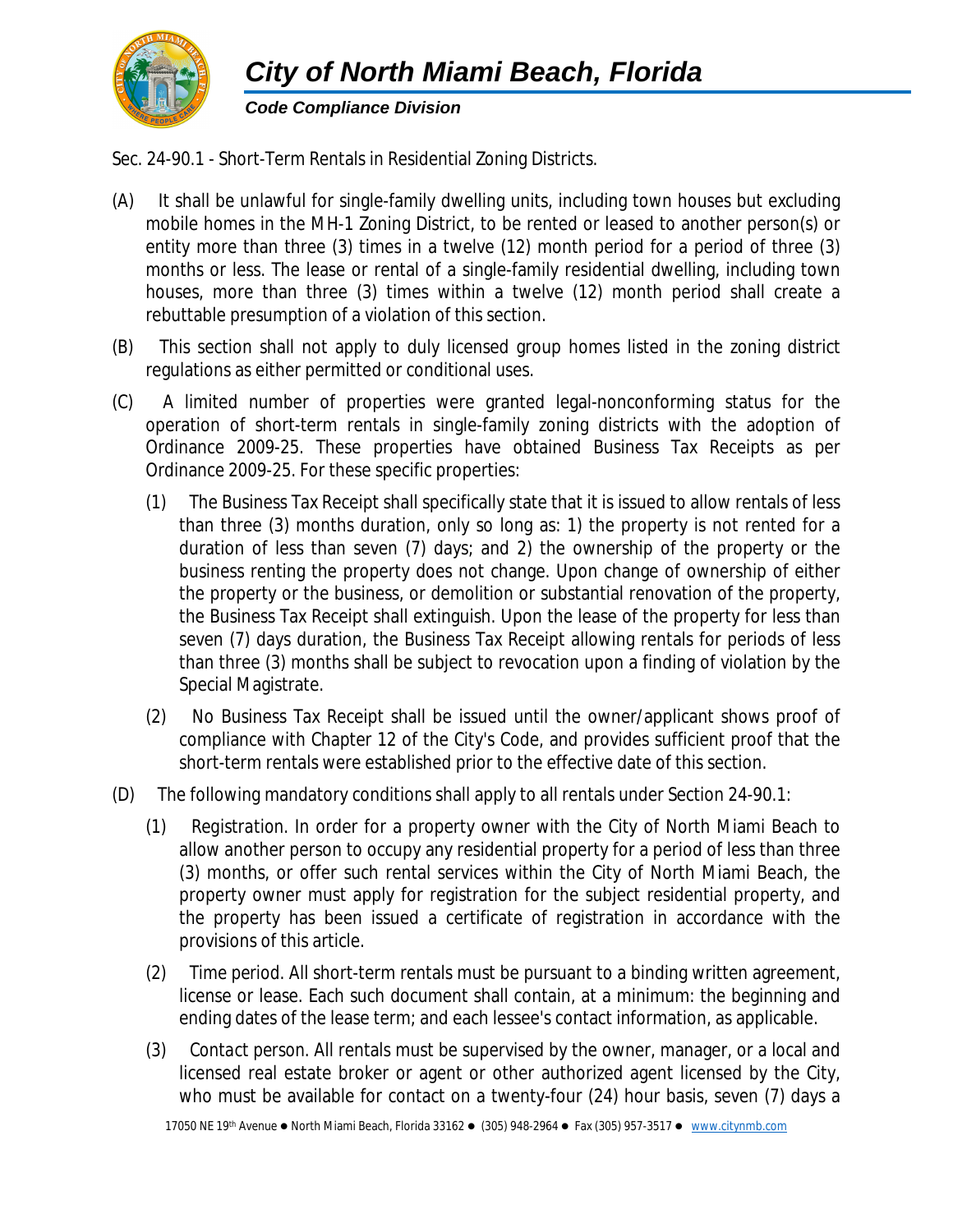

*Code Compliance Division*

week. Each agreement, license, or lease, or scanned copy thereof, must be kept available throughout its lease term and for a period of one (1) year thereafter, so that each such document and the information therein, is available to enforcement personnel at all times.

- (4) *Entire residence.* Only entire single-family residences and townhomes legally created pursuant to applicable law, may be rented under this section, not individual rooms or separate portions of single-family residences or townhomes. Where the property owner resides on the premises, the unoccupied portion may be leased or rented as a tenancy pursuant to one lease.
- (5) *Rules and procedures.* The City Manager or designee shall adopt administrative rules and procedures, including, but not limited to, application and permit fees, and notification to the City of rentals, to assist in the uniform enforcement of this section.
- (E) Any advertising or advertisement that promotes the occupancy of a residence in violation of this section, or use of the residential premises in violation of this section, shall be prohibited.

*Advertising* or *advertisement* shall mean any form of communication or marketing used to encourage, persuade, or manipulate viewers, readers or listeners for the purpose of promoting occupancy or use of a residential property for the purposes of holding commercial parties, events, assemblies, gatherings, or the occupancy of a residence in violation of this section, as provided herein, as may be viewed through various media, including but not limited to, newspaper, magazines, flyers, handbills, television commercials, radio advertisement, outdoor advertising, direct mail, blogs, websites or text messages.

- (1) Presumption. The advertising or advertisement for the short-term rental of a singlefamily home or town home property for the purpose of allowing a rental in violation of this section shall create a rebuttable presumption against the owner that it is more likely than not that the property is being used in violation of Section 24-90.1. Pursuant to the procedures provided for in Sections 14-8.13—14-8.19, a rebuttable presumption against the owner that the residential property named in the notice of violation or as identified in the advertising or advertisement is a violation of this section shall be applied.
- (2) Any individual or entity cited for a violation of Section 24-90.1 may submit an affidavit, under penalty of perjury, in a form acceptable to the City Attorney, regarding the advertisement of the single-family home or town home property, explaining that notwithstanding the advertisement the property was not used as an illegal short-term rental. Such affidavit shall void the rebuttable presumption against the owner that it is more likely than not that the property was used in violation of Section 24-90.1.
- (F) Violations of Section 24-90.1, excluding provisions under Section 24-90.1(C)(1), shall be subject to the following penalties.
	- (1) Five hundred (\$500.00) dollars per violation for the first violation;